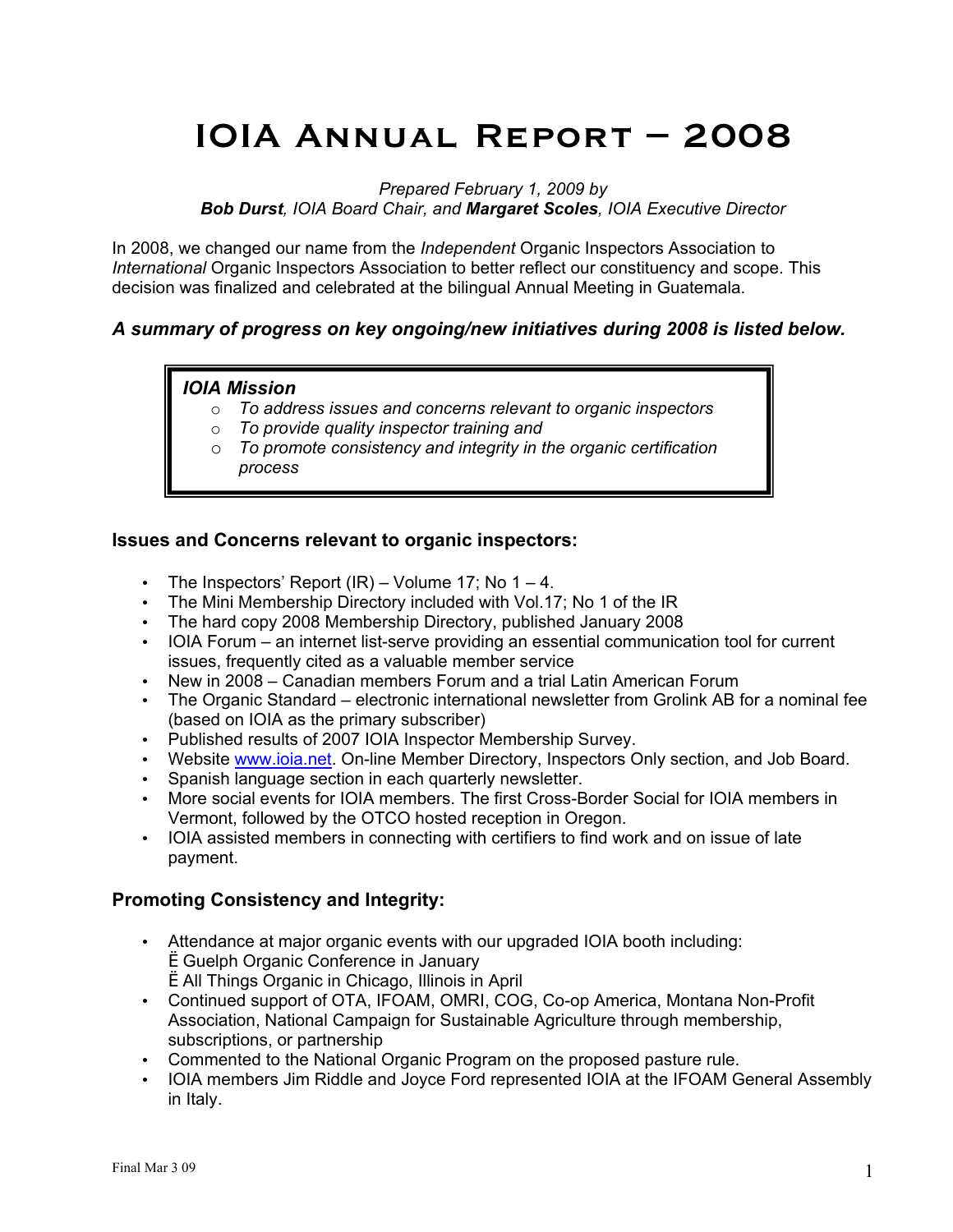### **Training**

IOIA continued a trend to break previous records for number of trainings and number of people trained. Languages included English, Spanish, Japanese, Korean, and partial translation to Indonesian.

An IOIA **Organic Training Institute 'catalog'** of training services was drafted. Initiated in 2007 at the BOD Retreat, this repackaging of the IOIA training program creates a platform to support our increasingly diverse training activities. It creates an umbrella for collaborating with other institutions.

**Advanced Training** offerings in 2008 were the most diverse in history. IOIA collaborated with other institutions to provide joint training:

- ♦ With Non-GMO Project to provide four non-GMO inspector trainings.
- ♦ With Grolink AB of Sweden to provide Community Grower Group inspection training in India.
- ♦ With Demeter Association to provide the first IOIA/Demeter biodynamic inspector training.
- ♦ With OMRI to provide training for inspection of inputs for organic production.

IOIA initiated an ambitious project to provide consistent and widely accessible **Canadian Organic Standards** training in collaboration with OTA, COG, and the Canadian Food Inspection Agency (CFIA). The project partners submitted a proposal for funding to the Canadian government.

Notification that funding had been approved was received just at the start of 2009. The project includes training for inspectors, certifiers, producers, and processors to the Canadian standards which will be implemented in June 2009.

IOIA continued to invest in curriculum development. **Basic Crop curriculum** revisions were largely completed in 2008. A



BOD members Garry Lean and Monique Scholz with Michel Saumur, National Mgr. of the Canadian Organic Office at the 2008 Guelph Conference 2008 where the project was born.

Curriculum Advisory Committee was struck for the Processing Course. Major strides were made in solidifying the **Basic Livestock and Processing Courses** on the same platform as Crop – including enhanced participatory and OSP exercises, as well as a grading system that includes value for precourse assignments, homework and in class exercises. Web-based assignments and resources for these courses are the first step toward more e-learning for inspectors.

IOIA sponsors an average of two or three trainings each month, usually following one of two models. **IOIA-managed trainings** are limited in number (about 4 or 5 annually) and are managed out of the head office with limited support from regional cosponsors. **Cosponsor-Managed trainings** continue to increase each year. Cosponsors handle most of the administrative and logistical workload for this model. **IOIA-managed trainings continue to be the primary revenue source for IOIA.** Revenue from cosponsor-managed trainings is much lower, but they are an important component in IOIA's efforts to achieve our overall mission. In 2008, IOIA revised the fee structure for these courses to preserve the lowest cost possible for developing countries.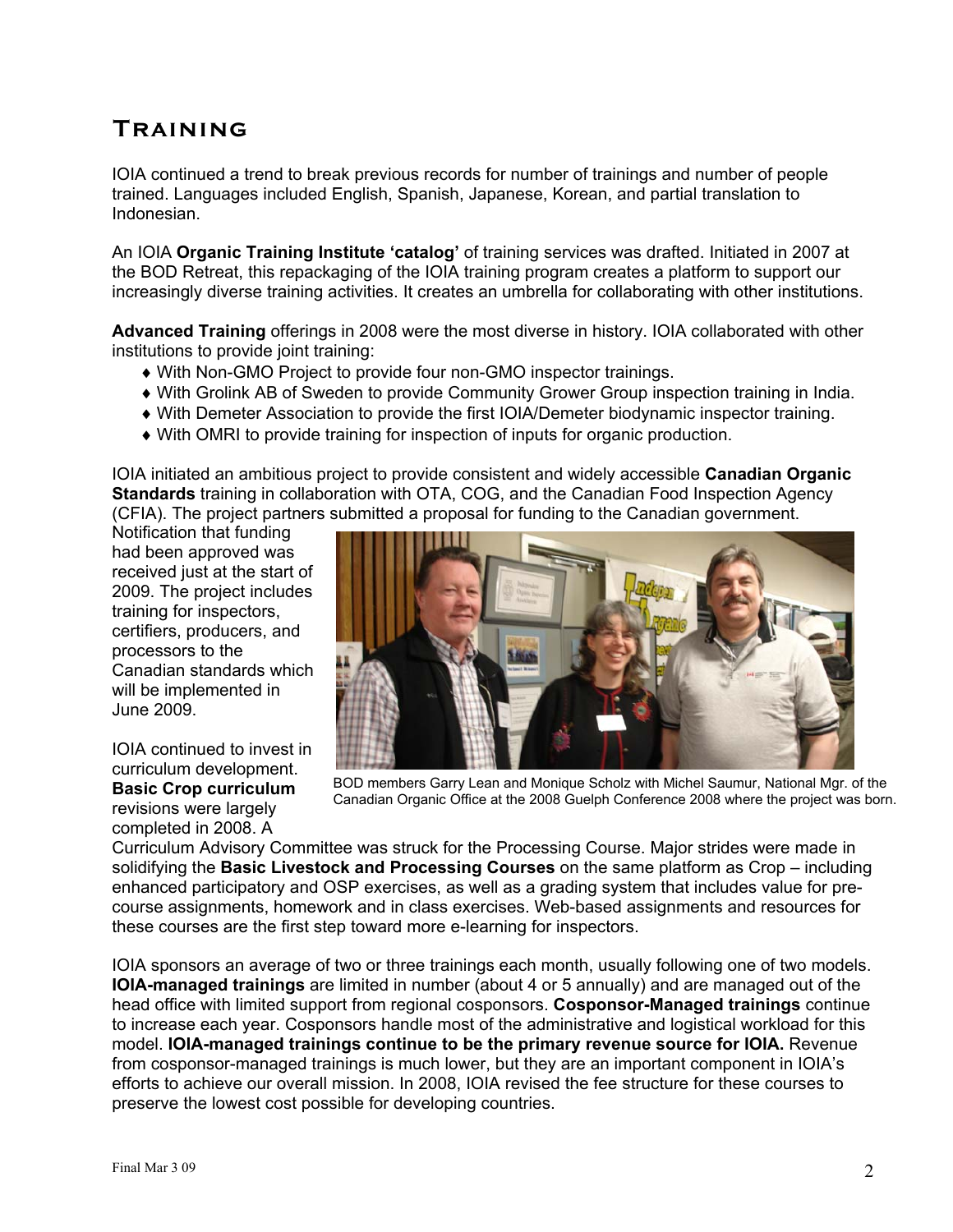The trainees for basic courses continue to come from all areas of the organic industry. About 25 percent of the participants are 'non-inspectors'. Providing in-house training continues to be a rapid growth area in the US. IOIA provided in-house training to certification agencies and quality assurance staff (6 such trainings in 2008 in the US and Canada). Among those was a basic processing inspector training for Hain-Celestial staff (mostly quality assurance staff), IOIA's first such industry training and a significant step in the ongoing diversification of training services.

IOIA continued to offer agricultural monitor training for pipeline companies in the Midwest US (five in 2008).

IOIA continues to collaborate with Assiniboine Community College in Manitoba to offer the basic crop course in distance format with a shortened time on-site. This course provides inspection training based on the Canadian and US Standards.

IOIA welcomed 3 new Trainers: **Isidor Yu** of Korea, **Margaret Dickson** of Ontario, and **Sarah Costin** of California.

Trainings over the past year included:

### Ë **IOIA-Managed Trainings**

- ♦ Guatemala Advanced, concurrent English and Spanish sessions
- ♦ Iowa Basic Crop, Livestock, and Processing; Advanced
- ♦ Vermont Basic Livestock
- ♦ Oregon Basic Crop and Processing; Advanced

### Ë **Co-sponsor Managed Trainings**



The field trip - an essential aspect of basic training.

- ♦ Crop Guatemala, Costa Rica, Ecuador, Japan, Korea, Hong Kong, Indonesia, Manitoba, British Columbia, Hawaii, Oregon, Maine
- ♦ Livestock Manitoba, South Carolina
- ♦ Processing Hong Kong, Colorado, Korea
- ♦ Advanced California, Vermont, Manitoba

| <b>IOIA Trainings in 2008</b>      |                               |
|------------------------------------|-------------------------------|
| <b>Number of Events</b>            | <b>Number of participants</b> |
| 17                                 | 311                           |
|                                    | 48                            |
| 5                                  | 91                            |
|                                    | 86                            |
|                                    | 45                            |
| <b>Community Grower Group</b><br>2 | 49                            |
|                                    | 108                           |
|                                    |                               |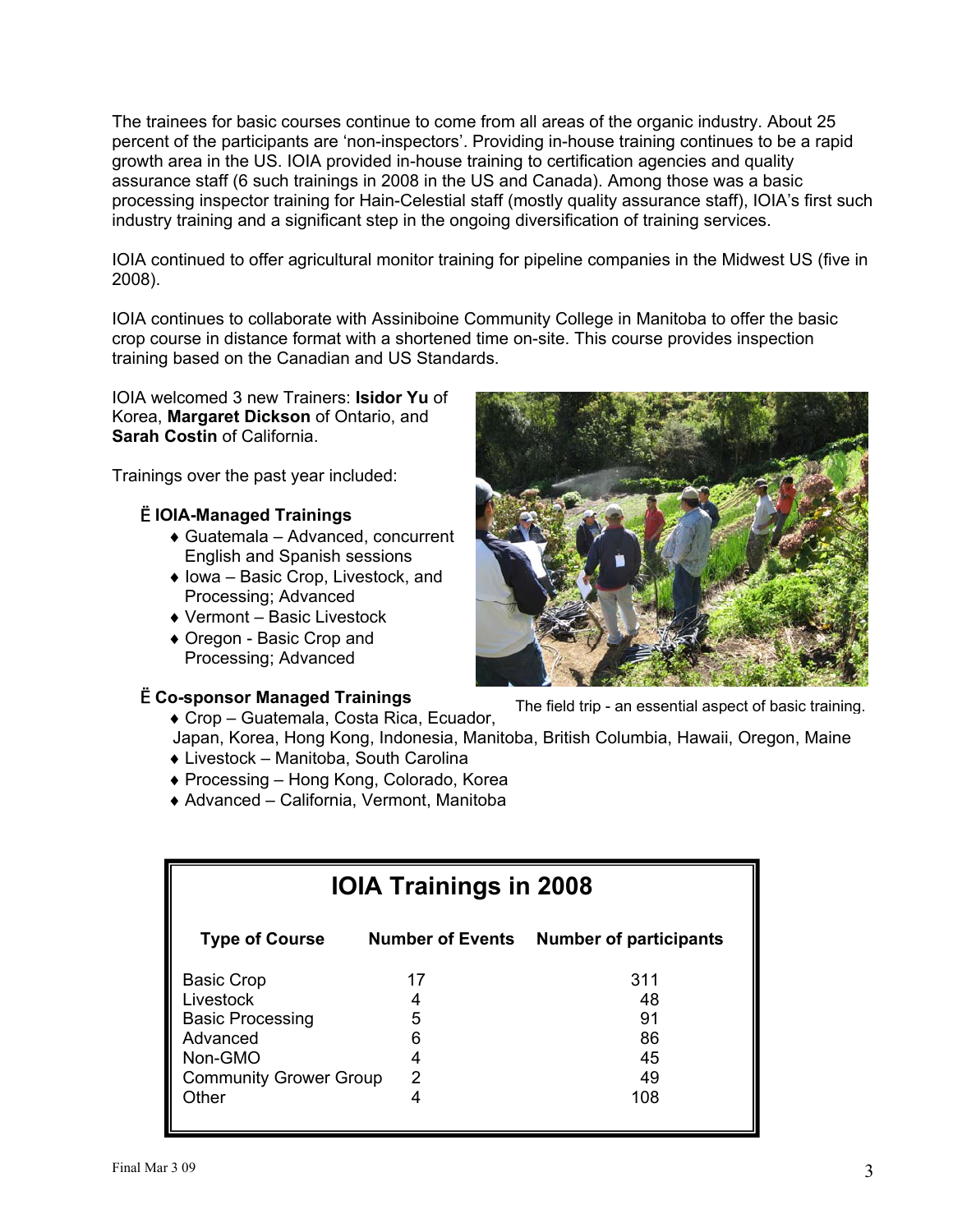### **FINANCES**

Details of the 2008 financial reports will be presented by the Treasurer at the AGM.

Key aspects include:

- The Board is pleased to announce that IOIA ended the year on the most positive financial note in its history. Cash reserve was increased for the third consecutive year. (See Balance Sheet for details.)
- The BOD increased financial oversight and controls based on recommendations of the 2007 audit.
- The role of financial bookkeeping was separated from the role of the Executive Director.
- Susan Colwell volunteered to assist as Development Director to increase IOIA's fundraising efforts.
- No due increases this year.
- A balanced budget was presented at the AGM in Guatemala.

## **STAFF**

Margaret Scoles continues as Executive Director.

#### **IOIA is blessed with a support staff of dedicated and talented part-time individuals:**

- Rita Wenzel, IOIA's first Office Manager, joined IOIA in May. This position is 4 days/wk and was a long awaited upgrade for the office. Rita was already familiar with IOIA's work. She had worked for the past 10 years at the office of IOIA's accountant, David Gardner. In addition to managing the financial books and the office, she provides membership support including Membership Directory updates.
- Diane Cooner continues as Newsletter Editor, Website Manager, and moderator of the IOIA Forums.
- Sacha Draine, International Training Services, handles the administrative duties for cosponsor-managed trainings outside the US.
- Teri Lindberg, US Training Services, started with IOIA in January 2008 as bookkeeper. She moved into a newly created part-time position to alleviate the stress of rapid increase in inhouse, cosponsor-managed trainings in the US.
- Lynell Denson, Administrative Assistant, handles accreditation, scholarship, and much more.
- Gordon Mulkey handles the maintenance tasks associated with building ownership and helps out with office tasks.
- IOIA wishes a fond farewell and happy retirement to Judy Hessong, a key staff person in the IOIA office for 3 years.

### **COMMITTEES**

In implementing the decision of the 2007 AGM, the size of the BOD was reduced to 5 Directors. The rationale was to reduce costs and shift more energy away from the BOD and to the IOIA Committees. Costs were indeed reduced, but the shift is still in process. IOIA is committed to investing energy into making that shift a reality 2009.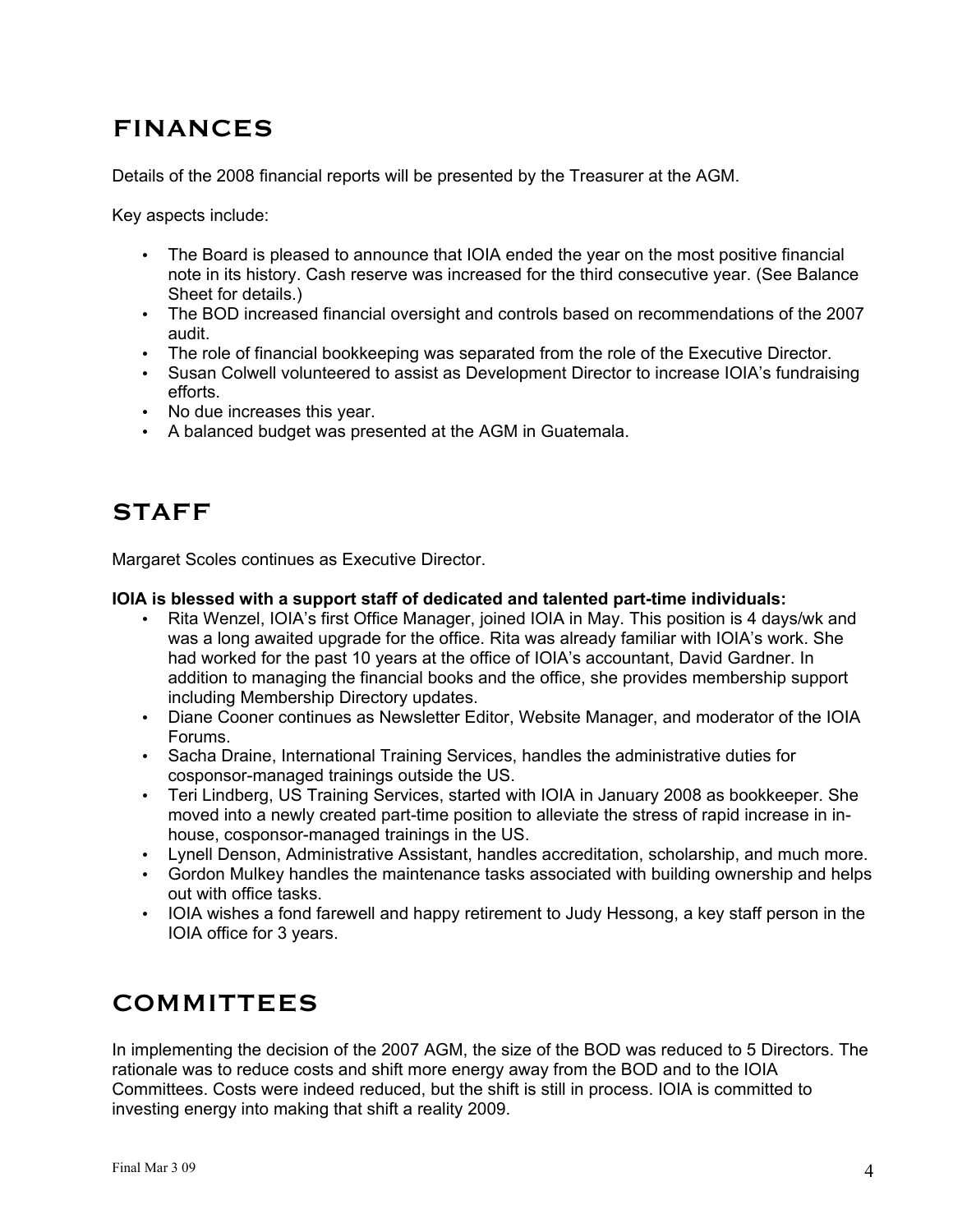BOD Liaisons were appointed for all committees and were more active than in past years. A BOD liaison is a Board member who communicates between the Committee and the BOD, supports the committee's work, and carries concerns and initiatives both ways.

In updating the Policy Manual, the BOD reviewed all policies related to Committees. They decided to replace current language on Term Limits for Committee Chairs to no more than 6 consecutive years, to be implemented by the 2009 AGM.

The Board extends a sincere thanks to all of the IOIA members who have volunteered to be part of IOIA committee activity and for their accomplishments over the last year. A brief summary of highlights from some of the committees is listed below (full reports for all committees available at the AGM).

### Ë **Membership –**Kelly Monaghan, Chair.

Prepared and published preliminary results of the Inspector Membership Survey (the first member survey in five years) in the IR (Vol. 17 No.1). The full report is posted in the "Inspectors Only" section of the website in Spring 2008.

Ë **Nominations Committee** – a full slate of candidates has been prepared for this year's election.

- Ë **Scholarship** –Margaret Wiegelt, Chair
	- ♦ Awarded the Andrew Rutherford Scholarship and the Organic Community Initiative Scholarship (OCIS) in 2008.
	- ♦ IOIA continued to grow a fund to help defray travel costs for OCIS winners. These funds were awarded to the 2008 OCIS winner.
- Ë **Bylaws**  Arthur Harvey, Chair

 The bylaws were amended in 2008 to change the name of IOIA to incorporate the word "International" to replace "Independent".

Ë **Accreditation and Accreditation Review Panel (ARP)** –Leanne McCormick took on the task of chairing the ARP and IOIA welcomed Dr. Daniel Smith as the non-IOIA member of the ARP. The position of Accreditation Committee Chair is currently open. The ARP has proposed that the AC and ARP be combined.

- ♦ **Seven (7) Renewals**
- Ë **Canadian Committee** A big thank you to outgoing Chair, Janine Gibson, who filled that position since 1995. During her tenure, she represented IOIA on the Canadian General Standards Board (CGSB) Organic Committee and invested many hours into the new Canadian organic standards. She is handing over the chair committee to Bill Barkley. In the face of imminent implementation of the new regulations and standards, IOIA increased support of the committee in 2008 and 2009. The Committee supported the BOD decision to become a sponsor of the Guelph Organic Conference this year. **(See Vol. 17 No 3 and Vol. 18 No. 1 for more details on the Canadian Organic Standards Update).**